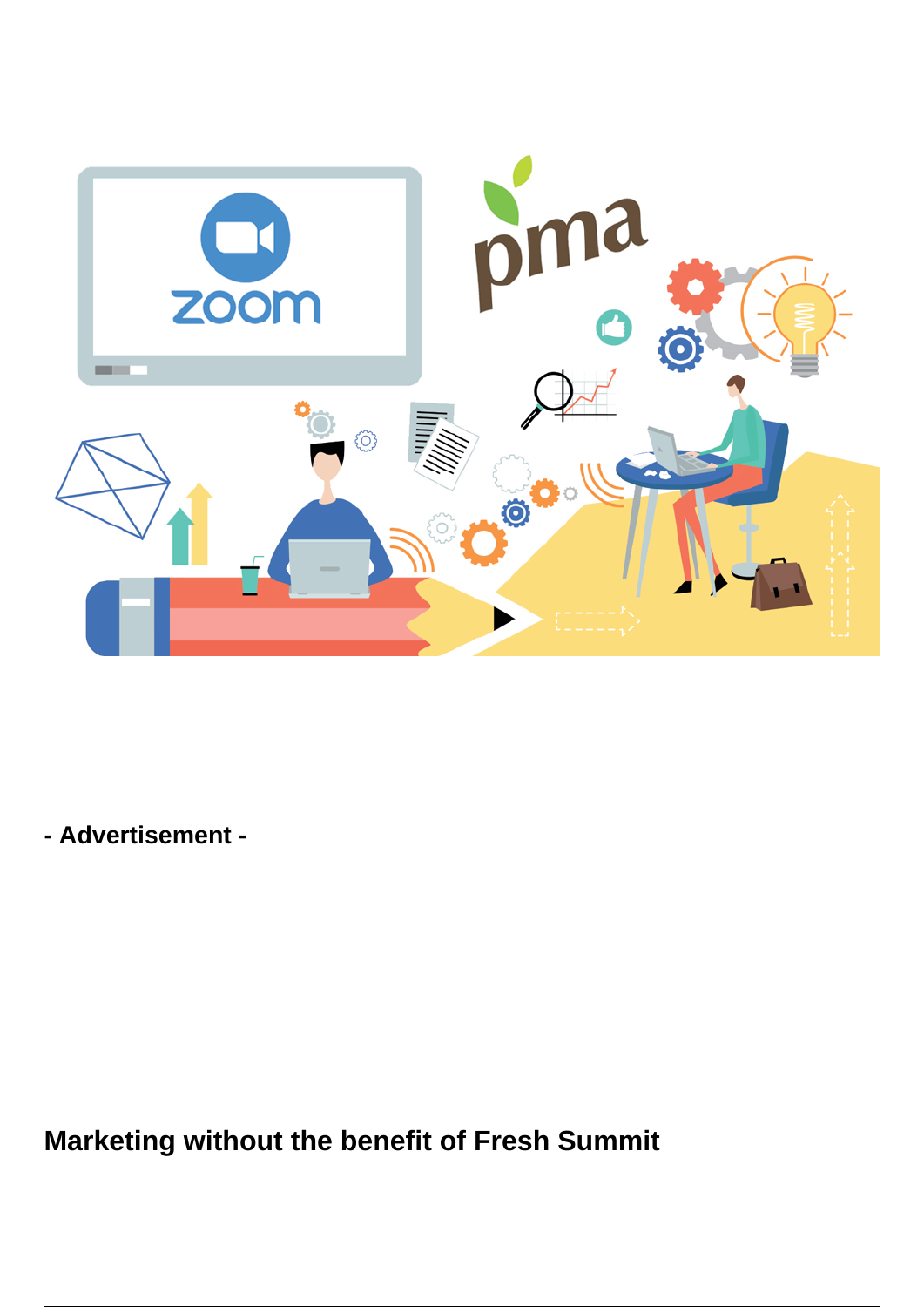Tim Linden

October 25, 2021

For many companies, the Produce Marketing Association's Fresh Summit offers the best opportunity to get in front of their customers and to make new connections. It has now been canceled two years in a row.

To explore strategies that can be employed to make up for this lost marketing connection, The Produce News asked several produce industry marketing professionals to share their thoughts about connecting with customers and finding new ones when the industry's biggest show is not an option.

Participating in this discussion were Cindy Jewell, marketing consultant for **Bobalu Berries**; Mary Coppola Heslep, senior vice president of [Ten Acre Marketing;](https://www.tenacremarketing.com/) Mackenzie McLeod, account director for **DMA Solutions Inc.**; Steven Muro, founder and president of **Fusion**; Nicholas M. Pasculli, president and CEO of [TMD Creative](https://www.tmdcreative.com/); and Tristan Simpson, CEO and founder of [tristan michele](https://tristanmichelemarketing.com/) [marketing](https://tristanmichelemarketing.com/).

## **It's been 20 months since your clients have seen many of their customers. Zoom is getting old. What are some innovative ideas to keep that relationship fresh?**

**Tristan Simpson:** How about a good old fashioned phone call? It seems like nowadays I am having to specify with someone that I just want to talk — on a phone. No video, but just a quick chat. We don't have to go overboard just to make a connection.

**Nick M. Pasculli:** What was old-school is new again. Not only are people getting tired of Zoom, but we are also getting tired of an overabundance of emails and the never-ending amount of email marketing. One thing we have been recommending to our clients for years now is an old-fashioned written note. There is a lot of value in a written note and in today's day and age they are largely unexpected. How about just writing a sincere note to check in, let them know you are thinking about them, not just the business you get from them. Show some concern for their family during these very difficult times. You can always pick up the phone during what you know may be a less hectic time of the day just to say hi. Follow the same suggestions as in the written note. We are so used to transacting business using AI and email, the art of a simple phone call is going by the wayside. Lastly, hit the road. Traveling is safe and if you can and they are comfortable, go see your customers.

**Mackenzie McLeod:** Fewer in-person events have left our industry with a lack of sensory opportunities — being able to see, smell, touch and taste the product. We asked ourselves, how can brands still get the product in their customers' hands to foster those conversations? We worked to find a solution with several of our clients by offering custom gift packages featuring items and information they normally would've conveyed during a trade show. We send the packages directly to customers to surprise and delight them. Since the start of the pandemic, we've also experienced an increase in engagement with email marketing. If you aren't already collecting your customers'

By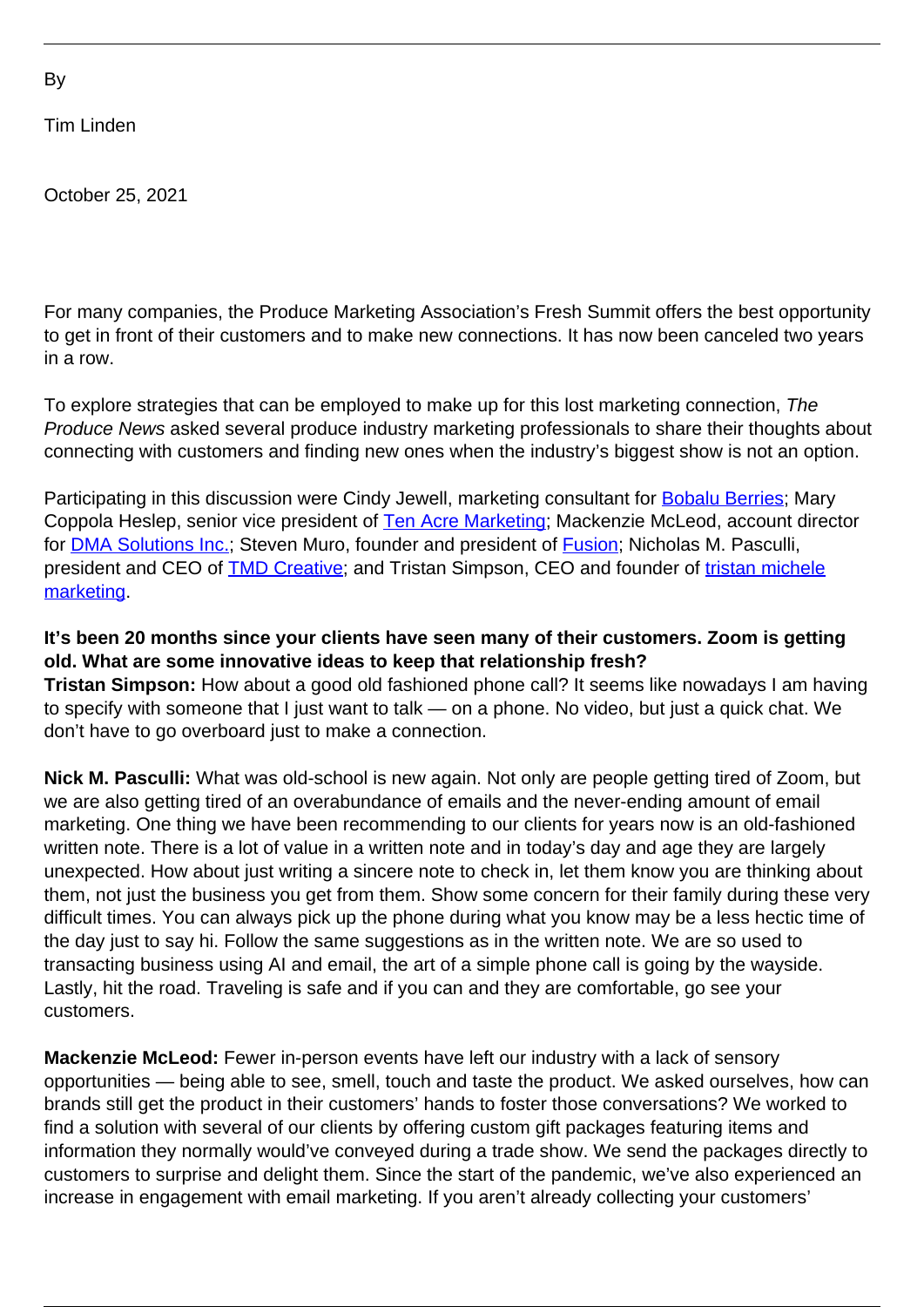emails in a database and sending regular newsletters or company updates, now is the time to start. These emails can feature video field tours and crop information to stay on your customers' minds.

**Cindy Jewell:** We miss having those face-to-face interactions. Personally, I am so done with Zoom. At this point, we prefer to use the old-fashioned telephone to stay connected and we continue to send out weekly e-news to our retail partners full of photos, crop info and any general intel we can share. We are finding that as time goes on, we bring more humor into the weekly e-news content.

**Mary Coppola Heslep:** First, I would suggest that Zoom isn't getting old if it's delivering real business on the other end. The greater challenge is that we're an industry the loves to be in-person. We thrive in a full room of faces and voices, and no technology can replicate that, so we've been forced to stretch our bounds. We've had a shared experience that continues to challenge our resolve. This winter I anticipate buyer and vendor gifts to be much more thoughtful. Companies that are connecting in meaningful ways and showing their humanity will find strengthened relationships when they're able to reconnect in-person. That starts with communication style. Know the audience you're sending to otherwise your thoughtful gift might miss its intended mark.

**Steven Muro:** An increasing number of customers are returning to face-to-face meetings. However, they have embraced the ease, efficiency and time savings of digital meetings and communications with their suppliers. Moving forward, we will see a mix of in-person and online meetings. This does create more challenges for the supplier who must now provide compelling content and reasons for the customer to meet. To do this, the supplier can provide key insights and information to assist the customer in growing sales and profits. Plus, it helps to make the process more compelling by interjecting personal and entertaining information.

**What do you do to find new customers when roaming the convention floor isn't available? McLeod:** We're big proponents of public relations strategically coupled with trade advertising to ensure your brand is consistently visible in the industry. It is said it can take seven-plus times of seeing a brand name or advertising message for someone to really take notice, so having the right stories placed on a consistent basis combined with advertising can make a difference.

In addition to this, if your company doesn't already have a LinkedIn strategy, this is a great way to reach new audiences. LinkedIn allows you to target specific companies and roles through advertising and you don't need to spend enormous amounts of money to do it.

As marketers, we can attest that once you can get your hands on the email addresses for prospective customers, we can make the magic happen. We recommend sales teams and marketers work together to identify existing and potential customers to collect email addresses and build an outreach list. Once you have them, your marketing team can help create an email strategy to foster engagement.

**Pasculli:** Be thoughtful... send something unexpected. A gift card with a note saying have coffee on us, you deserve a break and though we can't be joining you as you know that we are here for you when you are ready. Do something that shows you care about the individual, not just the potential business they will give you. Also, keep an eye on trade publications, if you see your potential customer in the news, clip the article and mail it to them with a congratulatory note. This shows you are paying attention to what is going on in their business and that demonstrates your commitment to learning more about what could help them. There are lots of clues in trade news stories, so take advantage of that.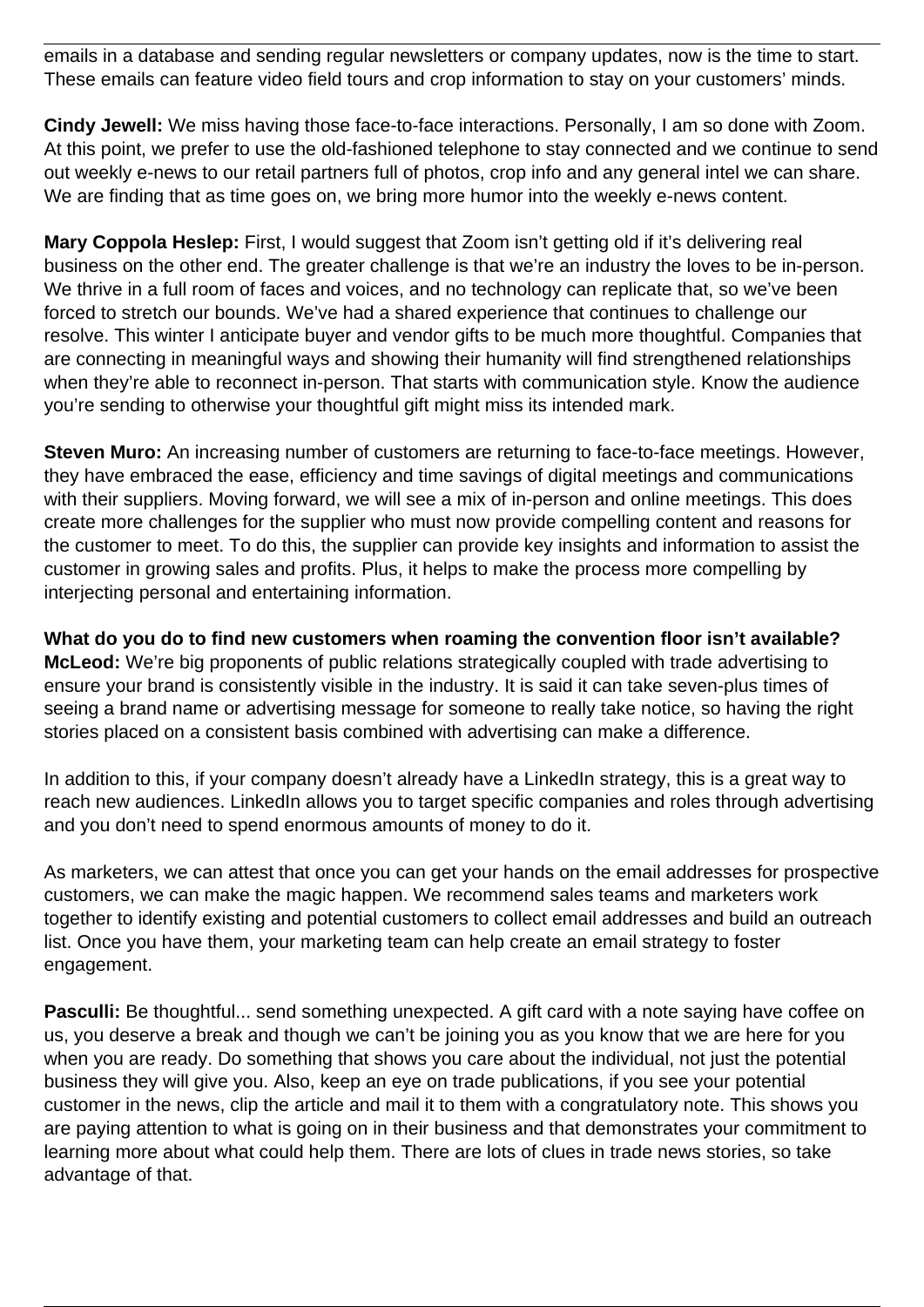**Simpson:** There are many ways to target and capture someone's attention off the show floor. The hunt is now a bit harder as it is up to you to find out where they are and what they need. Some ideas… how about getting into their world a bit and study how their operations have changed and what they are in need of implementing and connect that to the solution you have to offer.

**Jewell:** We lose that opportunity to see and experience innovative new products, services and tools being launched in the industry. Convention is the best way to get that hands-on experience while sharing ideas with others on the show floor. These connections made cannot be duplicated on the phone or a computer screen.

**Coppola Heslep:** Digital. Marketing automation tools continue to improve, allowing companies and budgets to build opportunities for new and recurring engagement. Digital opportunities can be more targeted. A little geo-planning on the front end can yield prosperous results that might surprise you. But that's just part of the equation; you need to spend time getting your message just right. As marketers, we need to be confident that the message we're using to attract new clients is relevant to them, but not all clients are the same. A messaging matrix will guide specific messages that are going to resonate with the right target, leading to the desired result: a new customer.

## **Industry events — lunches, dinners, golf tournaments — typically offer social connections, how valuable are they?**

**Jewell:** We still have constraints with time and budget so we don't plan to do as many of those types of events as part of our agenda in 2022, but things could change. I still think those social gatherings should be more about personal relationships and less about selling. These are great opportunities for some of the newer industry members to meet and build relationships since we have missed so many over the last couple of years. It's those younger industry members getting established I feel bad for those that are missing the chance to meet peers, customers and participate in educational sessions.

**Coppola Heslep:** These events have always been impactful. Retailers have shown up all year long when they're able to drive to an event rather than fly. If you're looking to get into the retail market in New England, then attending the events hosted by the New England Produce Council should be part of your strategy, and so on.

**Muro:** Don't double down unless it is warranted. Look at your prior success rate of landing new business through these types of events. If you have had success, then jump in. But if you had little to no luck, then take a more measured approach. Either way, aggressiveness in selling at social or networking events may not provide the intended outcome you planned. At the next event you may find people looking to sit at a different table so they can enjoy the event and camaraderie and bypass your hard-sell. So, enjoy the event and know that the topic of business will be discussed.

**Simpson:** Be genuine. Not a one-trick pony. Meaning, if you are only looking for potential customers or opportunities but not really engaged in the purpose of the event or activity than it will be vastly apparent. Take a close look at the organizations that host these events and see how/if you can play a bigger role in support of them. Giving back will have its return in the end. I would also caution from aggressive selling at any time, let alone when people are reassimilating back into social situations.

**Pasculli:** I recommend any opportunity that helps develop relationships in business, even when direct sales opportunities are not the focus. COVID-19 has taught me to slow down and get back to the basics of nurturing solid relationships that are meaningful and that can help achieve business and career goals. I realize that transactions hopefully lead to profit, but we should not shortcut the process. Get to know the person first, take a genuine interest in them.